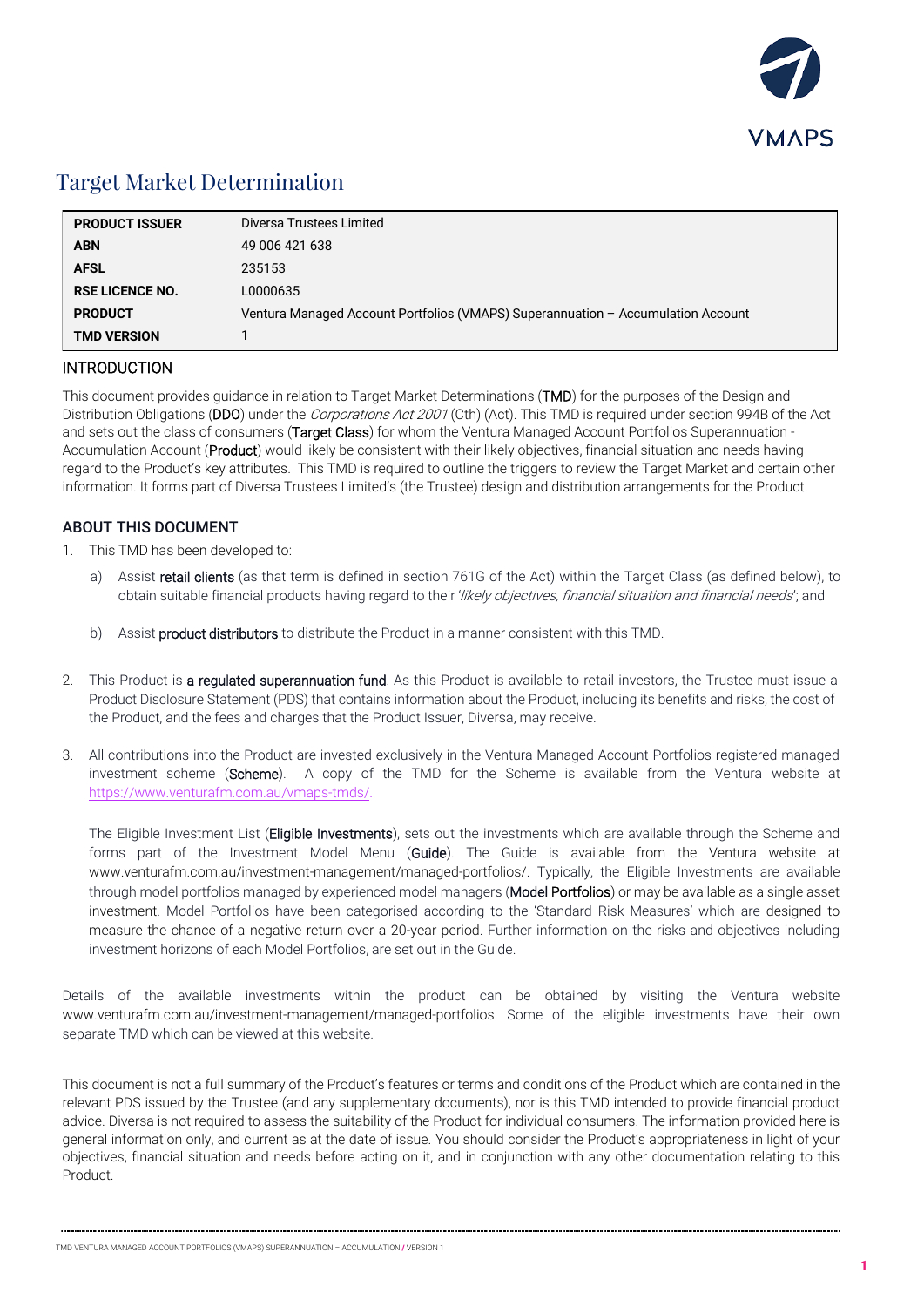# **Important dates**

| Date from which this target market determination is <b>effective</b> | 5/10/2021 |
|----------------------------------------------------------------------|-----------|
| Date when this target market determination was <b>last reviewed</b>  | 5/10/2021 |
| Date when this target market determination will be next reviewed     | 5/04/2022 |

## CLASS OF CONSUMERS THAT FALL WITHIN THIS TARGET MARKET

This Product has been designed for retail superannuation consumers who have engaged an authorised financial advice provider (Financial Adviser) to provide personal financial product advice in relation to this Product and who have considered your likely objectives, financial situation and needs set out below.

The information below summarises the overall class of consumers that fall within the target market for the Product

#### **Objectives**

This product is designed for consumers who:

- » Are seeking a regulated superannuation scheme which enables access to a broad range of professionally managed Model Portfolios, via a registered managed investment scheme
- » Are seeking to accumulate super with or without personal insurance cover, including the opportunity to obtain Death, Total and Permanent Disability and Income Protection insurance cover.
- » Are seeking to engage with a digital platform that provides access to their account via a on-line secure portal with the benefit of detailed investment performance reporting
- » Are seeking to implement an appropriate investment strategy tailored to their specific needs based on the advice of their nominated financial adviser; and ;
- » Are seeking the benefits of pooled investments and consolidated reporting

## Financial Situations/Needs

The financial situation and need of the Target Class include:

» those with a range of investment knowledge or experience;

- » those in the age bracket of 25-55 looking for continual growth and investment opportunities in conjunction with their financial adviser and with existing retirement savings of at least \$10,000;
- » those with a range of investment risk profiles/measures (capital growth, capital preservation, capital guaranteed, regular income) and investment time horizons (short, medium or long) including those with an ability to bear losses;
- » those looking for capital growth or income from investments or a mixture of both;
- » eligible individuals who can make or receive superannuation contributions within the Australian regulatory system; and
- » looking for death and disablement insurance needs.

#### The Product is not designed for consumers who:

- » have not engaged a Financial Adviser (refer to the Non-Advised Policy section in the Product PDS);
- » those ineligible to contribute to superannuation within the Australian superannuation system;
- » want to exercise greater control over each investment transaction;
- » do not want access to the enhanced online functionality of the product
- » may not benefit from consolidated reporting and the associated administration costs;
- » aged under 25 years of age and do not have investment funds of more than \$10,000; and
- » are seeking to retain all corporate actions and legal ownership in respect of their investments.

## PRODUCT DESCRIPTION AND KEY PRODUCT ATTRIBUTES **Overview**

The Product is an APRA regulated retail Superannuation Fund. The Product invests exclusively in the Scheme (please refer to the TMD for the Scheme available at [https://www.venturafm.com.au/vmap](http://www.venturafm.com.au/investor-resources)[s-tmds/\)](https://venturafm.com.au/vmaps-tmds/). The Product provides for:

- » the accumulation of retirement savings, with or without retail insurance;
- » the payment of account-based pension income streams and Transition to Retirement (TTR) pensions; and
- » the payment of death and disablement insurance benefits.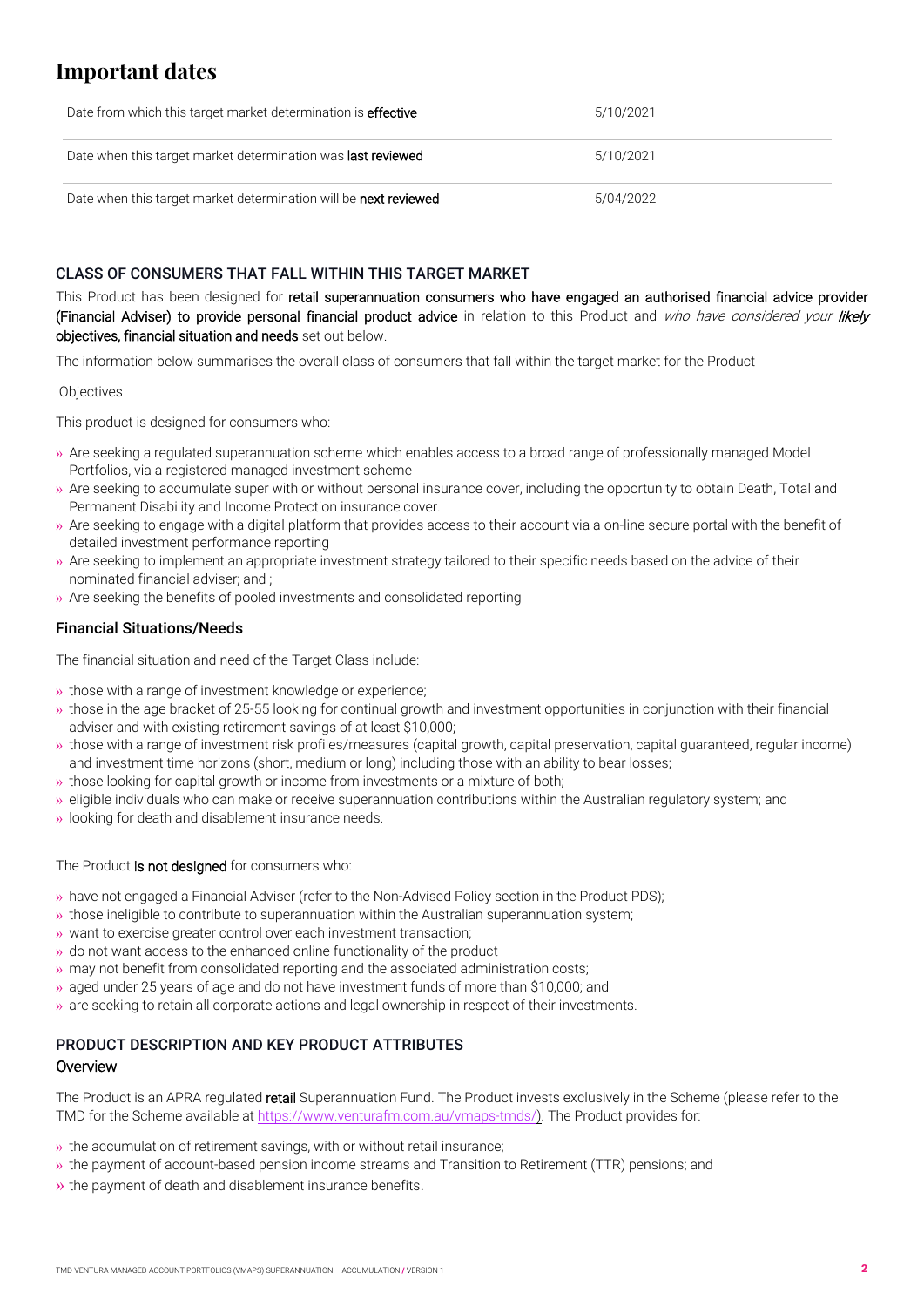## **Custody**

Investments into the Product are held by a third-party custodian. The superannuation fund allows investors to pool funds with other investors to access a wide range of investment options with designated risk measures and recommended investment time horizons.

## Key attributes

Key product attributes include the following;

- » A range of pre-determined Model Portfolios managed by experienced investment managers and/or a broad range of individual investment options including managed funds and ETPs,. These Model Portfolio are set out in the Guide.
- » An interest-bearing cash account requiring a minimum holding of 1% of your investment account. The cash account acts as the hub of your portfolio for deducting fees and settling transactions.
- » Daily account rebalancing to ensure ongoing alignment with the selected investment strategy taking account of:
- » changes to Model Portfolios notified by the relevant investment manager
- » investments in or cash withdrawals from your account;
- » Model Portfolio or individual asset switches; fees and

» minimum cash holding requirements and other circumstances as outlined in the PDS for the Scheme.

- » Account customisation options including: minimum trade size specification, individual securities substitution, and the application of holding locks to selected securities
- » Consolidated ongoing reporting of investment holdings, asset allocation, transactions, fees, performance and taxation which is available 24/7 via the Investor Portal
- » Access to potential costs savings associated with pooling of investments with other investors (e.g., lower brokerage fees from the netting of listed securities trades, lower investment management costs associated with wholesale investments and lower administration fees from family account aggregation
- » Fees for financial product advice pertaining to the Product and agreed with your Financial Adviser can also be administered from your account
- » Access to Family Group Account Aggregation allowing you to link your superannuation account with other Scheme account(s), which may reduce the overall Investment Administration Fee payable on each 'linked' account. For more information, see the Product PDS.
- » Access to a range of personal retail insurance options that can be funded from your superannuation account.
- » A minimum initial investment of \$10,000 or a rollover from an existing superannuation account, can be used to establish an account, Regular contribution plans can also be established; and
- » A choice of death benefit nominations including non-binding death benefit nomination and binding (non-lapsing) death benefit nomination.

A 14 Day Cooling-Off Period applies for all new Product accounts that have been established.

#### Fees

» On-going fees for administration, investment management and reporting of investor accounts (see the PDS for the Scheme) including brokerage and settlement costs for equities and managed funds trading, risk reserve levy and expenses

## CONSISTENCY BETWEEN TARGET MARKET AND THE PRODUCT

This product is consistent with the class of consumers detailed above for this target market. It provides comprehensive investment choice to assist financial advisers to develop an investment portfolio tailored to each individual consumers financial objectives through the financial advice process.

#### HOW THE PRODUCT IS TO BE DISTRIBUTED

Given the Product's broad application to retail consumers, this Product can only be distributed by holders of an Australian Financial Services Licence (AFSL) who provide personal financial product advice and authorised representatives of these AFSLs. These AFSLs and authorised representatives must be registered to access and use the Ventura platform prior to recommending the Product to appropriate investors.

Investors will not be permitted to invest directly in the Product without financial advice.

In the event that a Financial Adviser's appointment is cancelled by the consumer or the Financial Adviser ceases to act as the consumers representative for any reason investment in the Product will come under the Product's Non-Adviser Policy with different Key Product Attributes (refer Non-Advised Investor Policy available from Ventura on request).